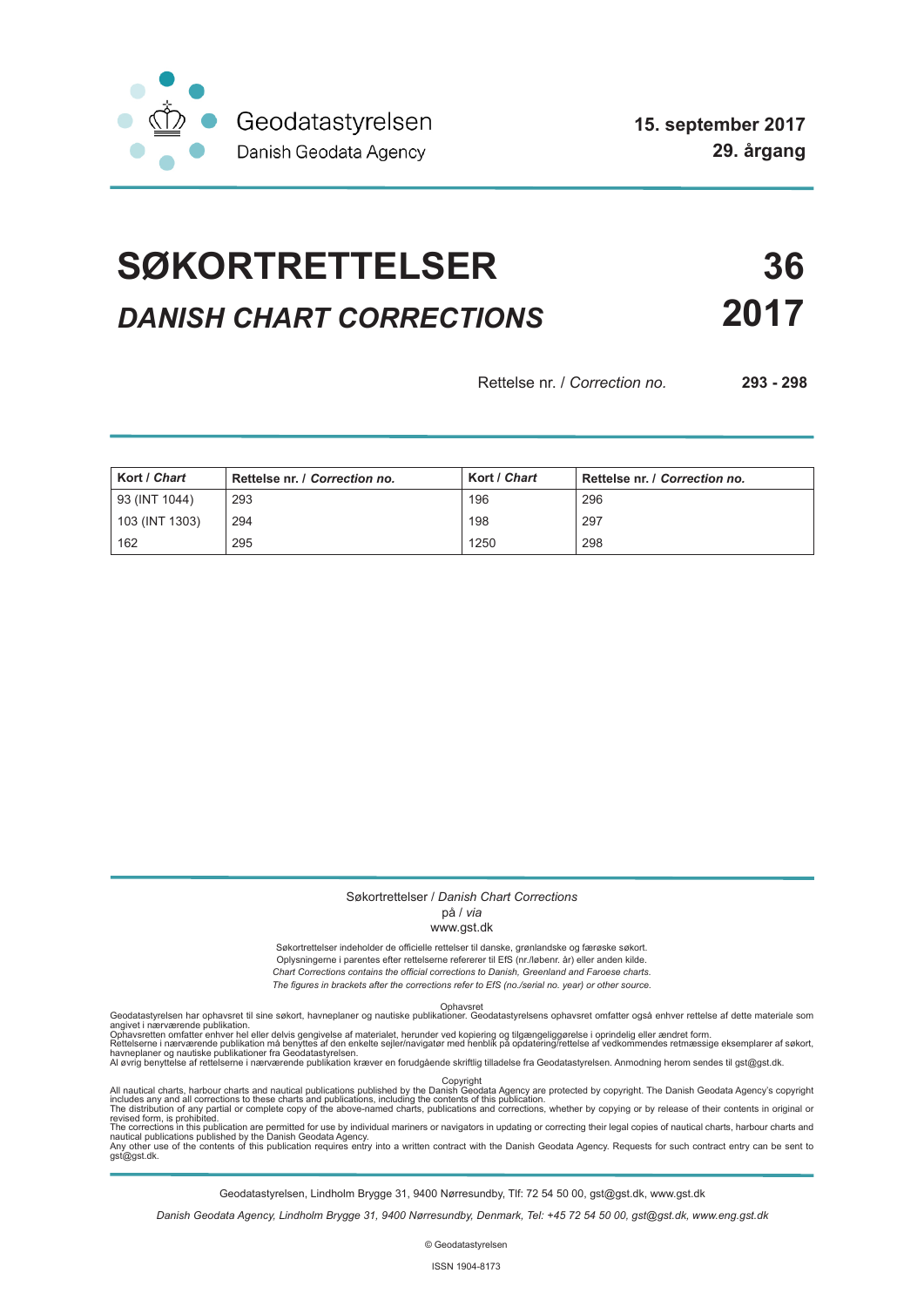| Rettelse nr. / |                                        |                          |                          |
|----------------|----------------------------------------|--------------------------|--------------------------|
| Correction no. |                                        |                          |                          |
| Kort / Chart   |                                        |                          |                          |
| 293            | <b>Nymindegab NW</b>                   |                          |                          |
|                |                                        |                          |                          |
| 93 (INT 1044)  | Udtag / Delete                         | $\overline{\phantom{a}}$ | 55°51,056'N 008°08,159'E |
|                |                                        |                          |                          |
|                |                                        |                          | (36/7572017)             |
| 294            | <b>Femern Bælt</b>                     |                          |                          |
| 103 (INT 1303) | Udtag / Delete                         |                          | 54°35,9'N 011°08,9'E     |
|                |                                        | Racon(T)                 |                          |
|                |                                        |                          | (NfS 36/2017)            |
|                |                                        |                          |                          |
| 295            | <b>Ny-Tolk SW</b>                      |                          |                          |
| 162            | Tilføj dybde med tilhørende dybdekurve | 2, Rep (2017)            | 54°51,932'N 012°11,817'E |
|                | Insert depth with associated depth     |                          |                          |
|                | contour                                |                          |                          |
|                |                                        |                          | (36/7412017)             |
|                |                                        |                          |                          |
| 296            | <b>Femern Bælt</b>                     |                          |                          |
| 196            | Udtag / Delete                         |                          | 54°35,9'N 011°08,9'E     |
|                |                                        | Racon(T)                 |                          |
|                |                                        |                          | (NfS 36/2017)            |
|                |                                        |                          |                          |
| 297            | <b>Ny-Tolk SW</b>                      |                          |                          |
| 198            | Tilføj dybde / Insert depth            | $2, Rep$ (2017)          | 54°51,932'N 012°11,817'E |
|                |                                        |                          |                          |
|                |                                        |                          |                          |
|                |                                        |                          | (36/7412017)             |
| 298            | <b>Qapiarfik W</b>                     |                          |                          |
| 1250           | Tilføj / Insert                        | ۰                        | 62°00,02'N 049°43,73'W   |
|                |                                        |                          |                          |
|                |                                        |                          | (GST, september 2017)    |
|                |                                        |                          |                          |